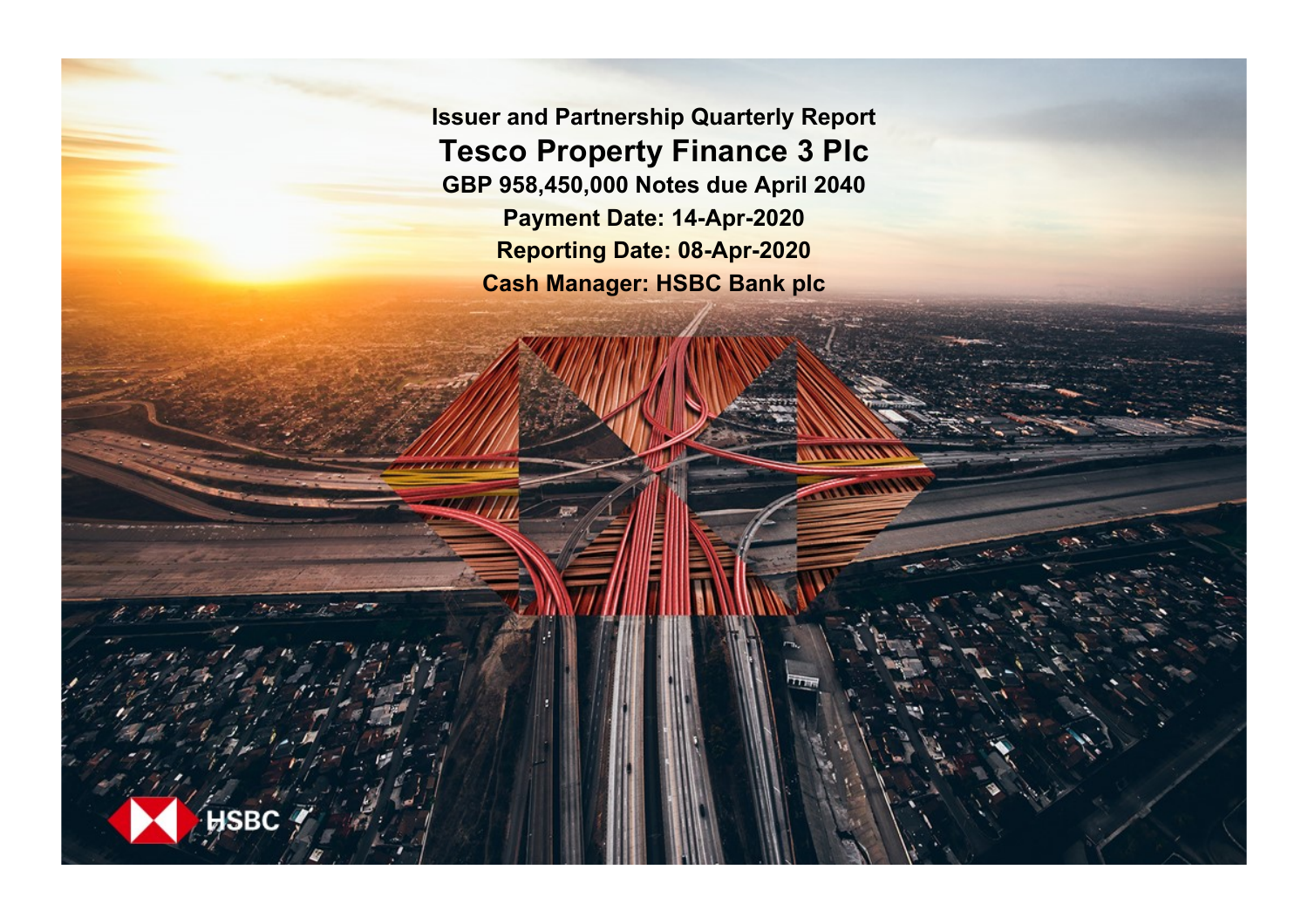

#### **Contents**

<span id="page-1-0"></span>

|                                                  | Page           |
|--------------------------------------------------|----------------|
| Contents                                         | $\overline{2}$ |
| <b>Transaction Details</b>                       | 3              |
| Loan Report                                      | 4              |
| Reserves                                         | 5              |
| Partnership Accounts                             | 6              |
| Partnership Available Funds                      | 8              |
| Partnership Pre-Enforcement Priority of Payments | 9              |
| <b>Bond Report</b>                               | 10             |
| <b>Bond Ratings</b>                              | 11             |
| <b>Issuer Accounts</b>                           | 12             |
| <b>Issuer Available Funds</b>                    | 13             |
| Issuer Pre-Enforcement Priority of Payments      | 14             |
| <b>Disclaimer</b>                                | 15             |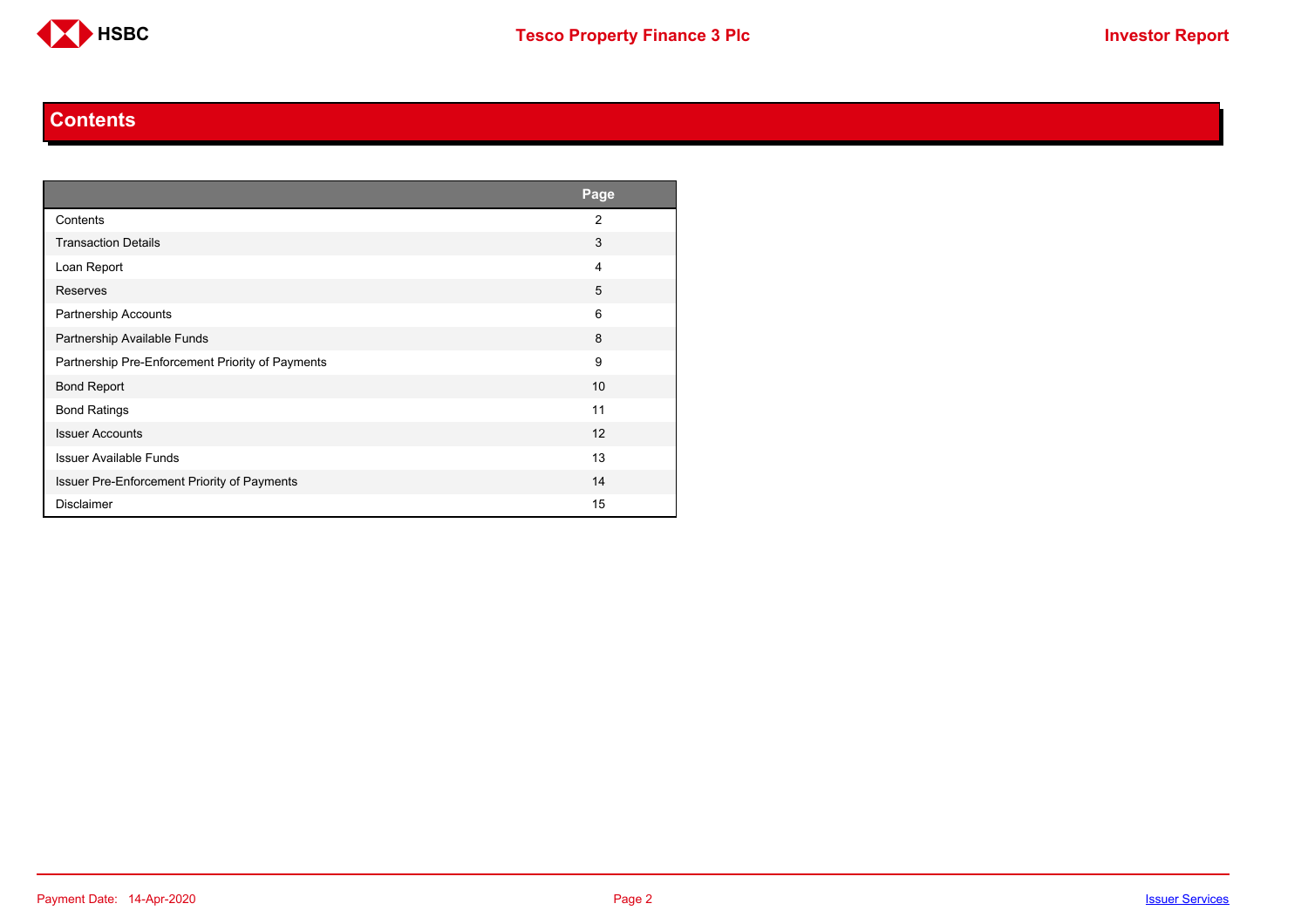

#### <span id="page-2-0"></span>**Transaction Details**

| <b>Key Dates</b>            |                            |                             | <b>HSBC Contact Details</b>               |
|-----------------------------|----------------------------|-----------------------------|-------------------------------------------|
| Closing Date                | Wednesday, 7 July, 2010    | Role                        | <b>Client Service Manager</b>             |
| <b>Calculation Date</b>     | Wednesday, 8 April, 2020   | Name                        | Arjeet Das                                |
| Calculation Period (start)  | Wednesday, 8 January, 2020 | Email                       | arjeet.das@hsbc.com                       |
| Calculation Period (end)    | Wednesday, 8 April, 2020   | Group Email                 | ctla.securitsation@hsbc.com               |
| Interest Period (start)     | Monday, 13 January, 2020   | Telephone                   | 0207 991 3754                             |
| Interest Period (end)       | Tuesday, 14 April, 2020    |                             |                                           |
| <b>Current Payment Date</b> | Tuesday, 14 April, 2020    |                             | <b>Period Day Counts</b>                  |
| Next Payment Date           | Monday, 13 July, 2020      |                             | <b>Calculation Period Days</b><br>91 days |
| <b>Final Maturity Date</b>  | Friday, 13 April, 2040     | <b>Interest Period Days</b> | 92 days                                   |

| <b>HSBC Contact Details</b> |                               |
|-----------------------------|-------------------------------|
| Role                        | <b>Client Service Manager</b> |
| <b>Name</b>                 | <b>Arjeet Das</b>             |
| <b>Fmail</b>                | arjeet.das@hsbc.com           |
| Group Email                 | ctla.securitsation@hsbc.com   |
| Telephone                   | 0207 991 3754                 |

| <b>Period Day Counts</b>       |         |  |
|--------------------------------|---------|--|
| <b>Calculation Period Days</b> | 91 days |  |
| <b>Interest Period Days</b>    | 92 days |  |

| <b>Transaction Parties</b>  |                                             |
|-----------------------------|---------------------------------------------|
| <b>Issuer</b>               | Tesco Property Finance 3 Plc                |
| The Partnership             | The Tesco Passaic Limited Partnership       |
| Cash Manager                | <b>HSBC Bank plc</b>                        |
| <b>Account Bank</b>         | <b>HSBC Bank plc</b>                        |
| <b>Property Advisor</b>     | Cushman & Wakefield LLP                     |
| <b>Issuer Swap Provider</b> | Tesco                                       |
| Property Pool Manager       | Spen Hill Management Limited                |
| Partnership Operator        | Crestbridge Property Partnerships Ltd       |
| Trustee                     | HSBC Corporate Trustee Company (UK) Limited |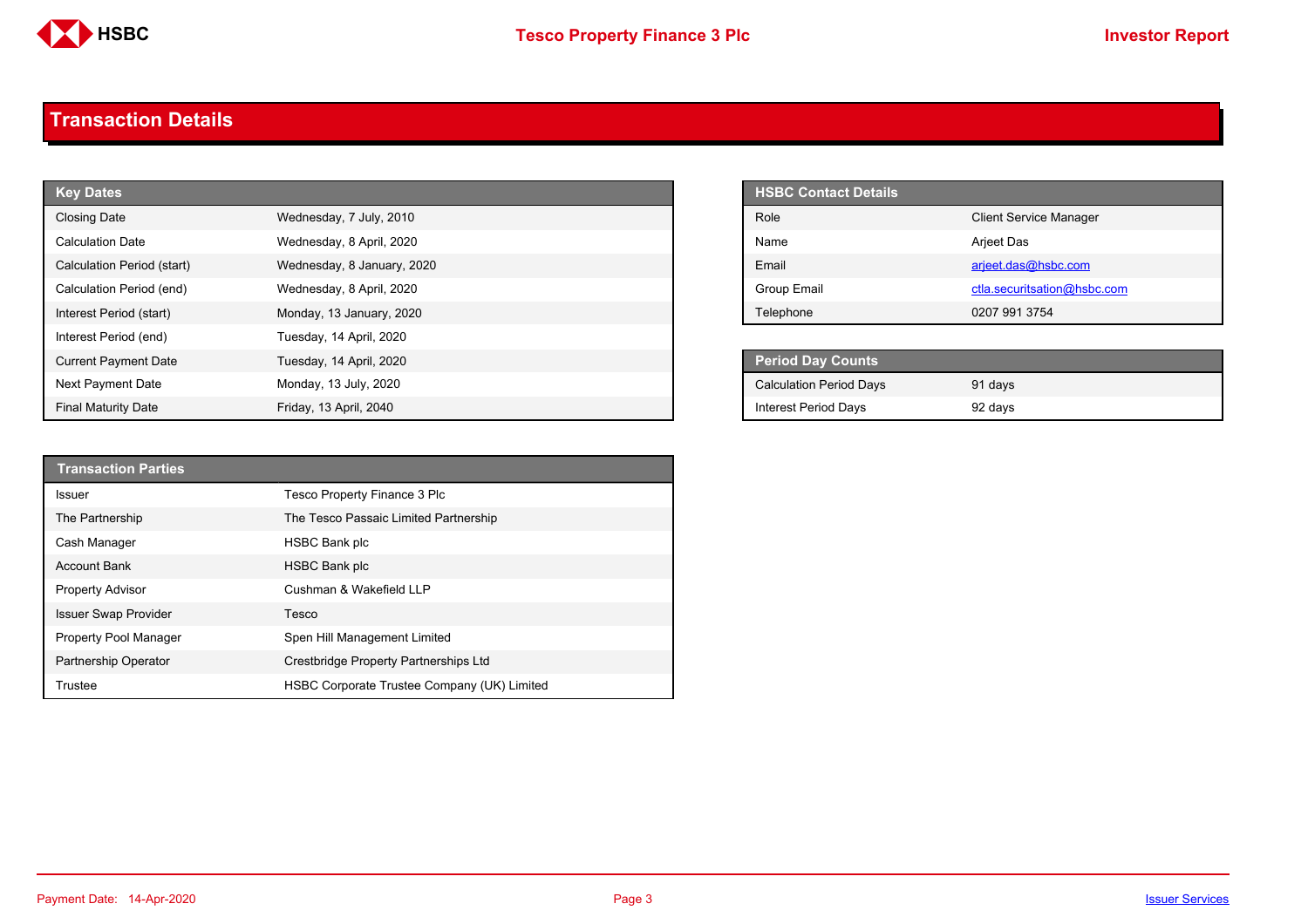

# <span id="page-3-0"></span>**Loan Report**

| <b>Class</b>                      | <b>FACILITY</b>           |
|-----------------------------------|---------------------------|
| Currency                          | GBP                       |
| ISIN                              |                           |
| <b>Payment Frequency</b>          | Quarterly                 |
| <b>Current Payment Date</b>       | 14-Apr-2020               |
| <b>Interest Accrual Method</b>    | <b>Actual/Actual ICMA</b> |
| <b>Final Maturity Date</b>        | 13-Apr-2040               |
|                                   |                           |
| <b>Current Period Rates:</b>      |                           |
| Reference Index                   | <b>Fixed Rate</b>         |
| <b>Index Determination Date</b>   | N/A                       |
| <b>Index Rate</b>                 | 5.74400%                  |
| Margin                            | 0.00000%                  |
| <b>Total Coupon</b>               | 574400%                   |
|                                   |                           |
| <b>Transaction Amounts:</b>       |                           |
| <b>Original Issue Size</b>        | £958,450,000.00           |
| Opening Balance for Period        | £924,909,454.00           |
| <b>Beginning Pool Factor</b>      | 0.96501                   |
| <b>Principal Repayments</b>       | £1,174,892.00             |
| <b>Closing Balance for Period</b> | £923,734,562.00           |
| <b>Ending Pool Fctor</b>          | 0.96378                   |
|                                   |                           |
| <b>Prior Unpaid Interest</b>      | £0.00                     |
| Interest on Prior Unpaid          | £ 0.00                    |
| <b>Current Interest Due</b>       | £13,281,699.75            |
| <b>Total Interest Paid</b>        | £13,281,699.75            |
| <b>Unpaid Interest</b>            | £0.00                     |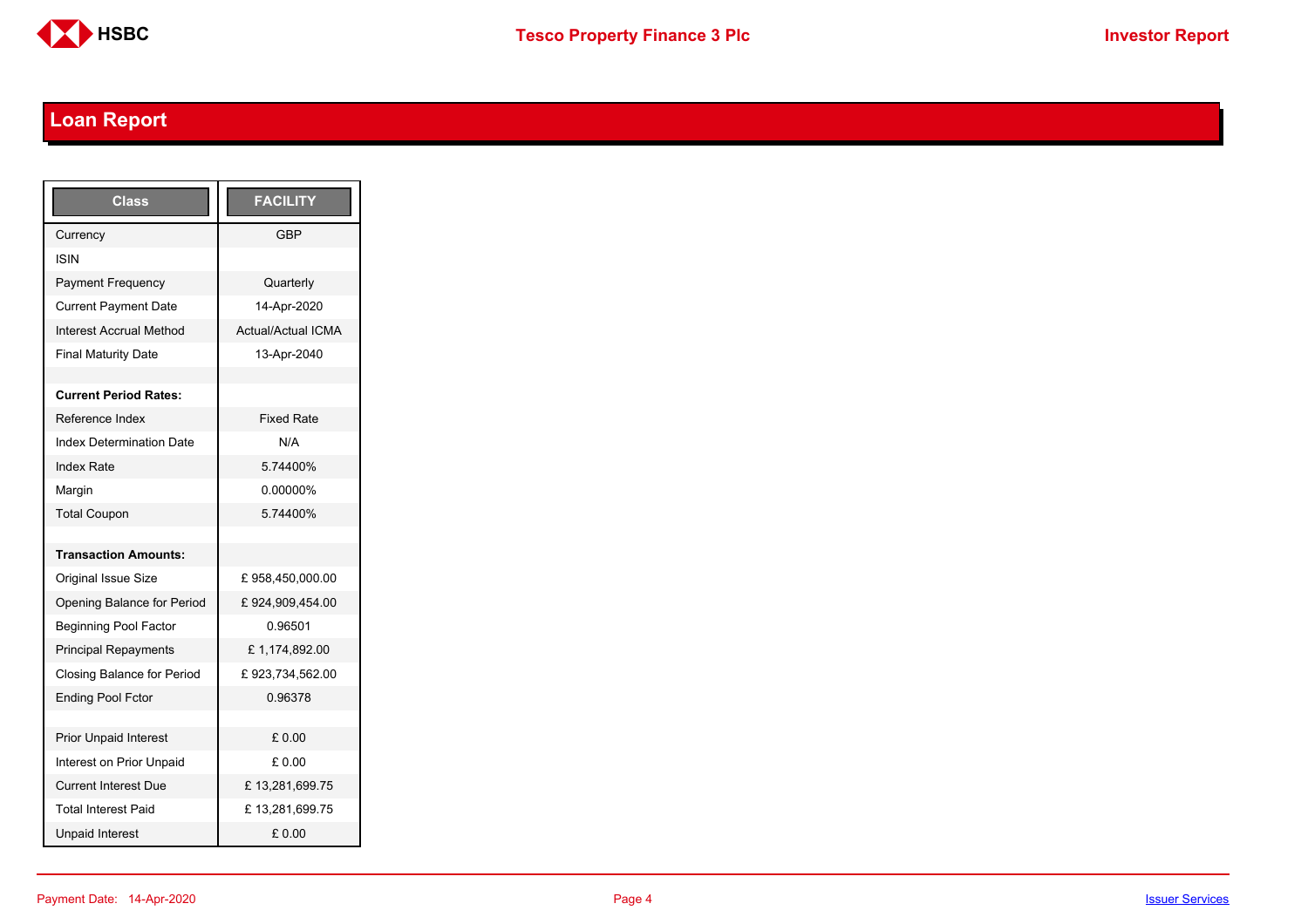

## <span id="page-4-0"></span>**Partnership Reserves**

| <b>Partnership Expenses Reserve Ledger</b>         |              |
|----------------------------------------------------|--------------|
| Opening Balance                                    | £500,000.00  |
| Debits to the Partnership Expenses Reserve Ledger  | £0.00        |
| Credits to the Partnership Expenses Reserve Ledger | £ 0.00       |
| Closing Balance                                    | £ 500,000.00 |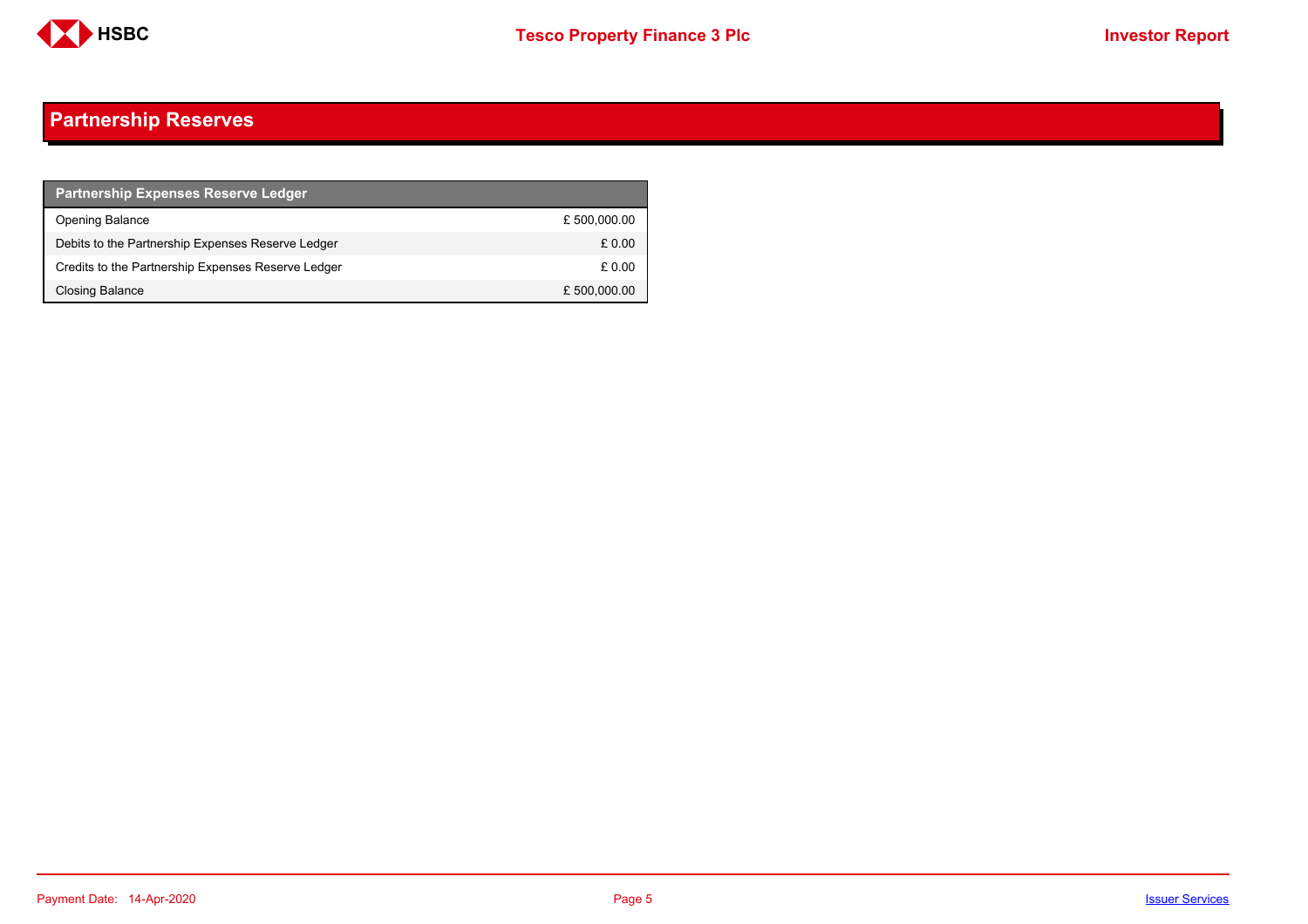

## <span id="page-5-0"></span>**Partnership Accounts**

| <b>Partnership Rent Account</b>         |                |
|-----------------------------------------|----------------|
| <b>Opening Balance</b>                  | £ 5,000.00     |
| Debits to the Partnership Rent Account  | £15,763,089.46 |
| Credits to the Partnership Rent Account | £15,763,089.46 |
| <b>Closing Balance</b>                  | £ 5,000.00     |

| <b>Partnership Disposal Proceeds Account</b>         |  |
|------------------------------------------------------|--|
| <b>Opening Balance</b>                               |  |
| Debits to the Partnership Disposal Proceeds Account  |  |
| Credits to the Partnership Disposal Proceeds Account |  |
| Closing Balance                                      |  |

| <b>Partnership Insurance Proceeds Account</b>         |  |
|-------------------------------------------------------|--|
| <b>Opening Balance</b>                                |  |
| Debits to the Partnership Insurance Proceeds Account  |  |
| Credits to the Partnership Insurance Proceeds Account |  |
| <b>Closing Balance</b>                                |  |

| <b>Partnership VAT Account</b>         |               |
|----------------------------------------|---------------|
| <b>Opening Balance</b>                 | £3,152,617.90 |
| Debits to the Partnership VAT Account  | £3,152,617.90 |
| Credits to the Partnership VAT Account | £3,152,617.90 |
| Closing Balance                        | £3,152,617.90 |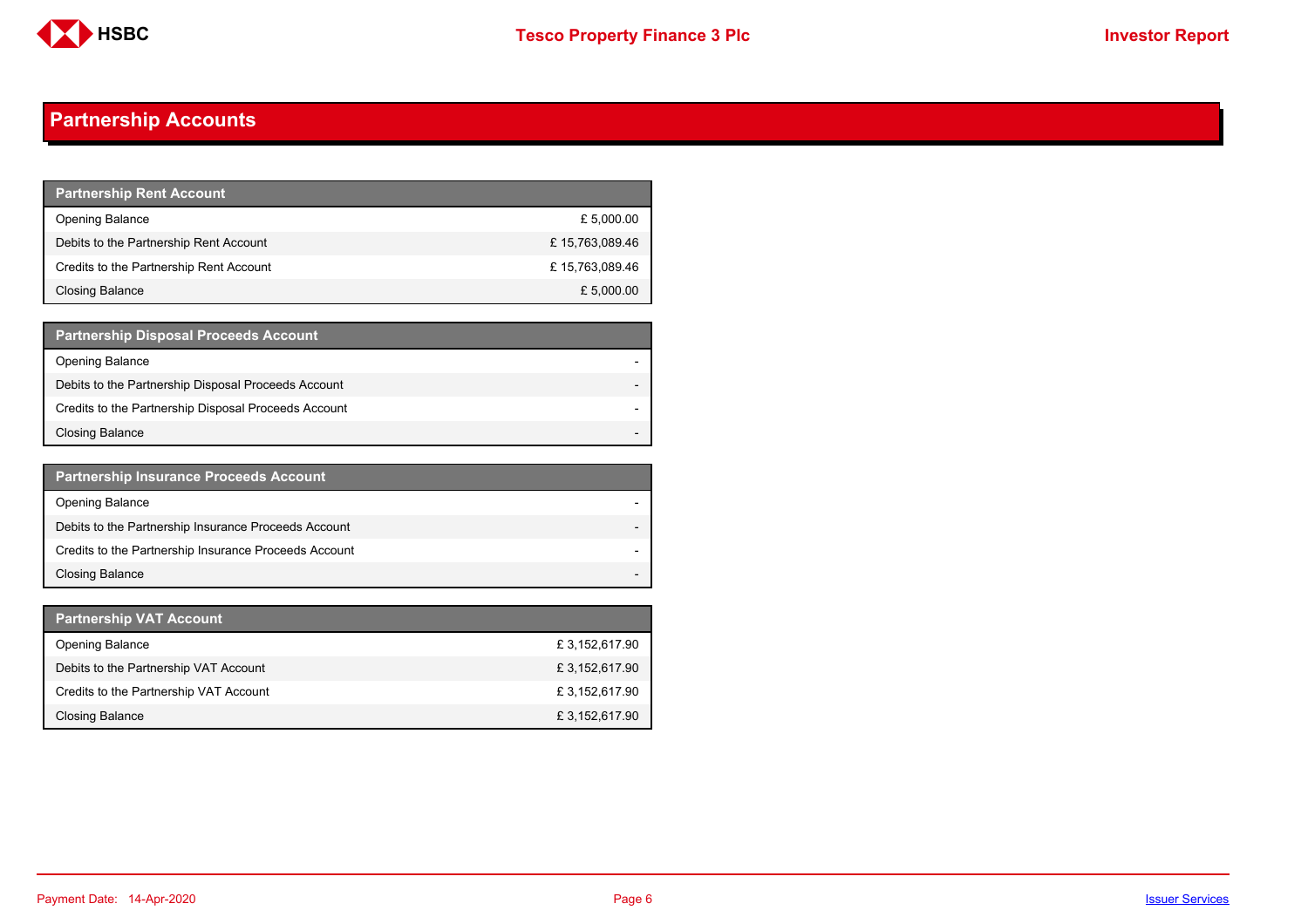

## **Partnership Accounts**

| <b>Partnership Transaction Account</b>         |                |
|------------------------------------------------|----------------|
| <b>Opening Balance</b>                         | £ 500,000.00   |
| Debits to the Partnership Transaction Account  | £15,859,513.65 |
| Credits to the Partnership Transaction Account | £15,859,513.65 |
| <b>Closing Balance</b>                         | £ 500,000.00   |

| <b>General Partner Corporation Tax Reserve</b>         |  |
|--------------------------------------------------------|--|
| <b>Opening Balance</b>                                 |  |
| Debits to the General Partner Corporation Tax Reserve  |  |
| Credits to the General Partner Corporation Tax Reserve |  |
| <b>Closing Balance</b>                                 |  |

| <b>General Partner VAT Transaction Account</b>         |             |
|--------------------------------------------------------|-------------|
| <b>Opening Balance</b>                                 | £166,162.80 |
| Debits to the General Partner VAT Transaction Account  |             |
| Credits to the General Partner VAT Transaction Account |             |
| <b>Closing Balance</b>                                 | £166,162.80 |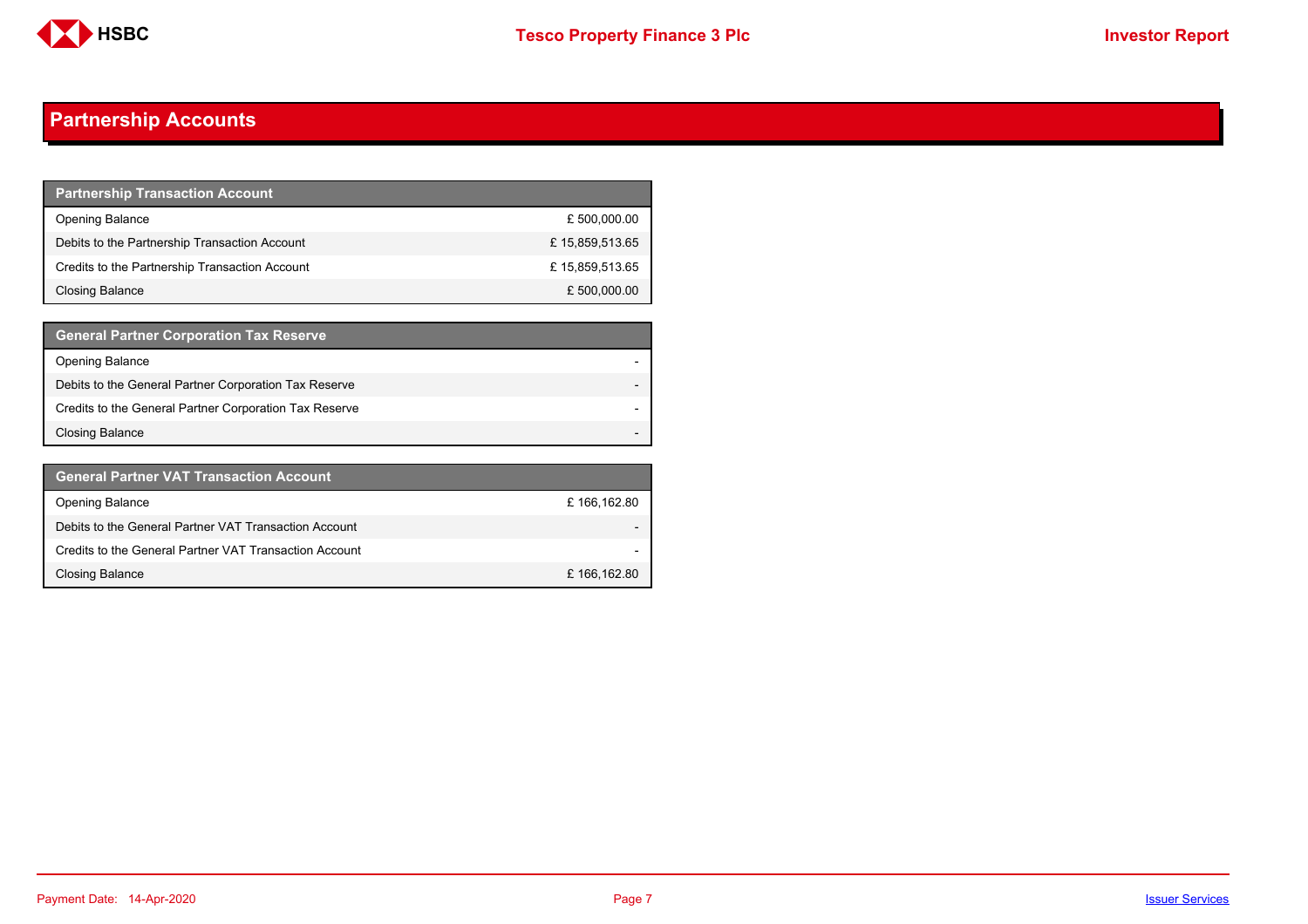

# <span id="page-7-0"></span>**Partnership Available Funds**

| <b>Available Interest Proceeds</b>                                                                                                                     |                |
|--------------------------------------------------------------------------------------------------------------------------------------------------------|----------------|
| (a) Rental Income Received by the Partnership                                                                                                          | £15,763,089.46 |
| (b) the amount payable to the Partnership by the Issuer under Swap Agreement the amount payable to the Partnership by the Issuer under Swap Agreeement | £14,456,632.00 |
| (c) Amount transferred from the Partnership VAT account                                                                                                | £96,424.19     |
| (d) Amount to be transferred from the Partnership Disposal Account                                                                                     |                |
| (e) Amount to be transferred from the Partnership Insurance Proceeds Account                                                                           |                |
| (f) Interest received by on the Partnership Accounts and Rent Account                                                                                  |                |
| (g) Eligible Investment Earnings by Partnership                                                                                                        |                |
| (h) Any advance of the Partnership Expenses Loan                                                                                                       |                |
| (i) any net proceeds of a CPO Disposal of a Mortgaged Property                                                                                         |                |
| (i) Funds recorded on the Subordinated Reserve Ledger                                                                                                  |                |
| (k) any net proceeds of a disposal of a Mortgage Property                                                                                              |                |
| (I) Any other sums standing to credit of the Partnership Transaction Account                                                                           |                |
| <b>Total Available Proceeds</b>                                                                                                                        | £30,316,145.65 |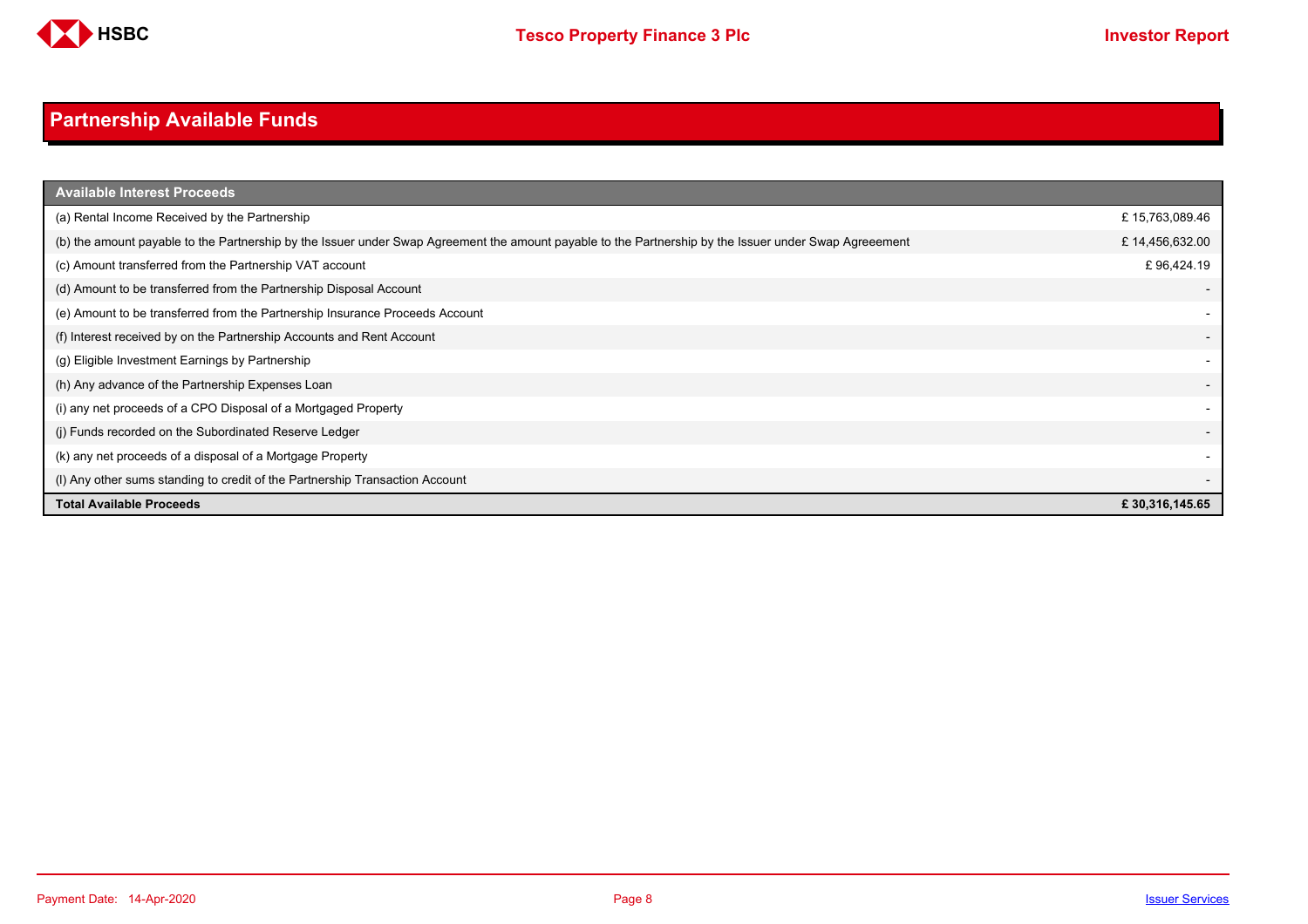

## <span id="page-8-0"></span>**Partnership Pre-Enforcement Priority of Payments**

| <b>Partnership Pre-Enforcement Priority of Payments</b>                                                                  | <b>Amounts Paid</b> | <b>Available Funds</b> |
|--------------------------------------------------------------------------------------------------------------------------|---------------------|------------------------|
|                                                                                                                          |                     | £30,316,145.65         |
| (a) in or towards satisfaction of any fees to the Partnership Security Trustee                                           | £1,500.00           | £30,314,645.65         |
| (b) in or towards satisfaction of Issuer Trustee and other Expenses (Ongoing Partnership Facility Fee)                   | £ 2,700.00          | £30,311,945.65         |
| (c) in or towards satisfaction of any operating expenses incurred by the Partnership (excluding GP UK Tax)               | £38,399.75          | £30,273,545.90         |
| (d) in or towards satisfaction, pro rata and pari passu according to the respective amounts due in respect of:           |                     | £30,273,545.90         |
| (i) Partnership Operator Fee                                                                                             | £940.00             | £30,272,605.90         |
| (ii) Partnership Property Advisor Fee                                                                                    |                     | £30,272,605.90         |
| (iii) Nominees/Nominees Holdco Corporate Services Provider Fee                                                           | £1,155.36           | £30,271,450.54         |
| (iv) Nominees/Nominees Holdco Side Letter Fee                                                                            |                     | £30,271,450.54         |
| (v) Account Bank Fee                                                                                                     |                     | £30,271,450.54         |
| (vi) Cash Manger Fee                                                                                                     |                     | £30,271,450.54         |
| (vii) Woolwich Cash Manager Fee                                                                                          |                     | £30,271,450.54         |
| (vii) Issuer Corporate Services Provider, Paying Agent, Account Bank and Cash Manager (Ongoing Partnership Facility Fee) | £8,487.83           | £30,262,962.71         |
| (viii) Head Lease Payment                                                                                                |                     | £30,262,962.71         |
| (e) Partnership Expenses Ledger payment (max £6,250)                                                                     |                     | £30,262,962.71         |
| (f) in or towards satisfaction, pro rata and pari passu according to the respective amounts due in respect of:           |                     | £30,262,962.71         |
| (i) Partnership Loan Interest                                                                                            | £13,281,699.75      | £16,981,262.96         |
| (ii) Partnership Swap Payment                                                                                            | £15,457,535.44      | £1,523,727.52          |
| (g) Partnership Loan Principal Payment                                                                                   | £1,174,892.00       | £348,835.52            |
| (h) Issuer Profit Amount (Ongoing Partnership Facility Fee                                                               | £750.00             | £348,085.52            |
| (i) Partnership Property Pool Manager Fee                                                                                | £348,085.52         |                        |
| (i) Partnership Swap Termination Amount                                                                                  |                     |                        |
| (k) Partnership Expense Reserve Ledger Payment                                                                           |                     |                        |
| (I) Alteration Adjustment Rent/ Substitution Adjustment Rent Payment                                                     |                     |                        |
| (m) any amount due and payable by the Partnership to the Subordinated Loan Facility                                      |                     |                        |
| (n) any excess into the Partnership Distribution Account                                                                 |                     |                        |
| <b>Total Distribution Amount</b>                                                                                         | £30,316,145.65      |                        |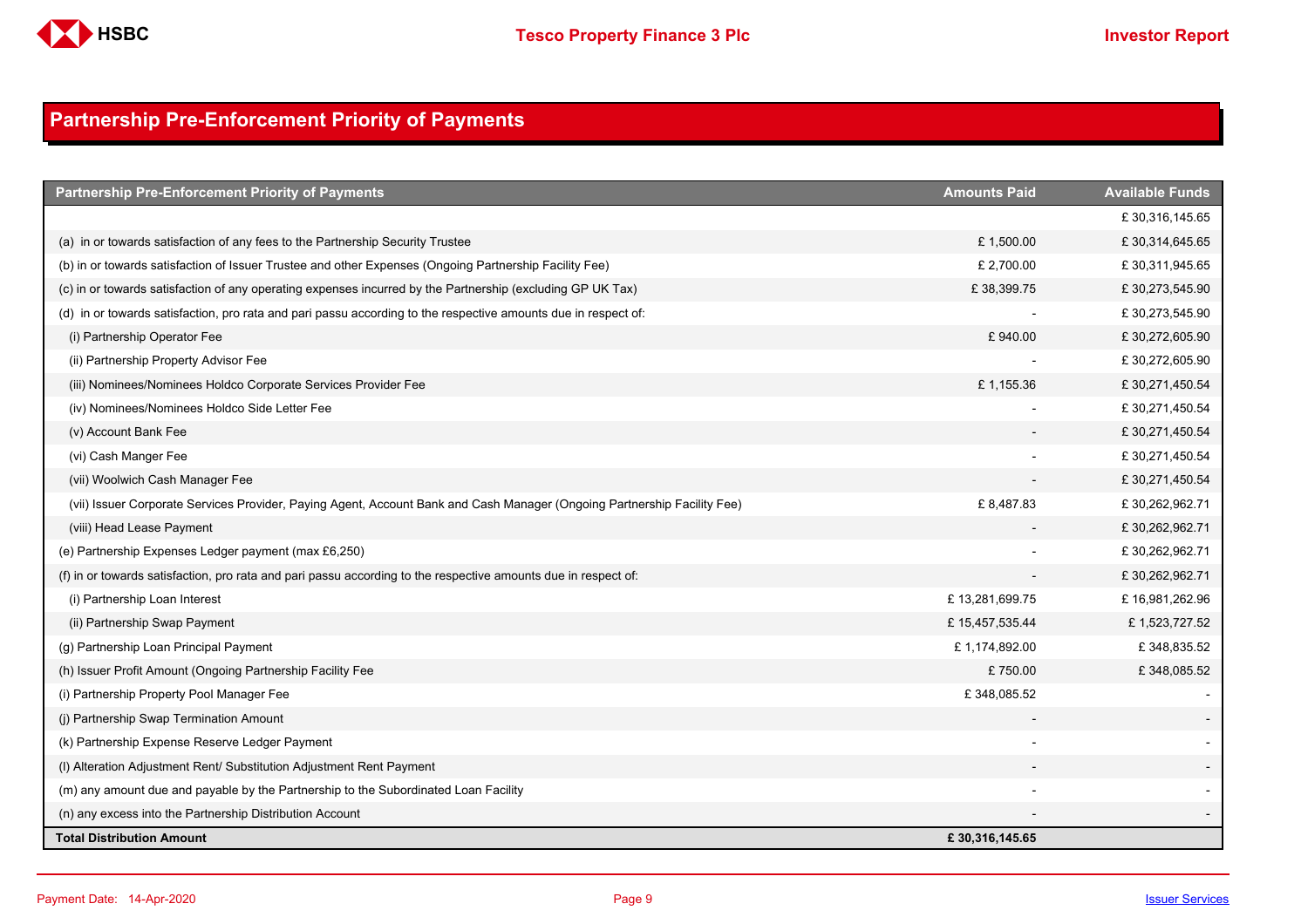

# <span id="page-9-0"></span>**Bond Report**

| Class                           | <b>BOND</b>        |
|---------------------------------|--------------------|
| Currency                        | <b>GBP</b>         |
| ISIN                            | XS0512401976       |
| <b>Payment Frequency</b>        | Quarterly          |
| <b>Current Payment Date</b>     | 14-Apr-2020        |
| Interest Accrual Method         | Actual/Actual ICMA |
| <b>Final Maturity Date</b>      | 13-Apr-2040        |
|                                 |                    |
| <b>Current Period Rates:</b>    |                    |
| Reference Index                 | <b>Fixed Rate</b>  |
| <b>Index Determination Date</b> | N/A                |
| <b>Index Rate</b>               | 5.74400%           |
| Margin                          | 0.00000%           |
| <b>Total Coupon</b>             | 5.74400%           |
|                                 |                    |
| <b>Transaction Amounts:</b>     |                    |
| Original Issue Size             | £958,450,000.00    |
| Opening Balance for Period      | £924,909,454.00    |
| <b>Beginning Pool Factor</b>    | 0.96501            |
| <b>Principal Repayments</b>     | £1,174,892.00      |
| Closing Balance for Period      | £923,734,562.00    |
| <b>Ending Pool Fctor</b>        | 0.96378            |
|                                 |                    |
| <b>Prior Unpaid Interest</b>    | £ 0.00             |
| Interest on Prior Unpaid        | £ 0.00             |
| <b>Current Interest Due</b>     | £13,281,699.76     |
| <b>Total Interest Paid</b>      | £13,281,699.76     |
| <b>Unpaid Interest</b>          | £0.00              |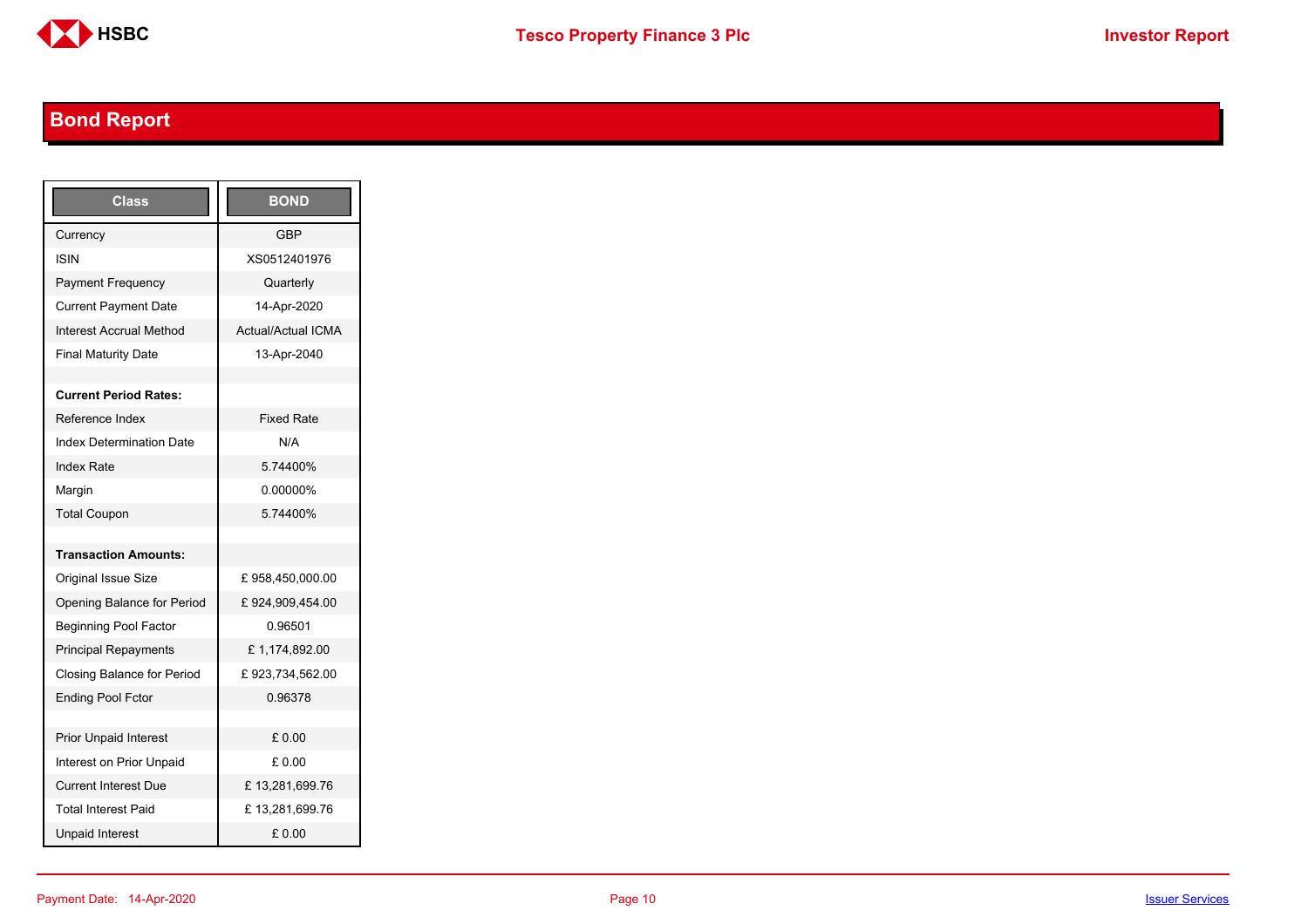

## <span id="page-10-0"></span>**Bond Ratings**

| <b>Original Ratings</b> | S&P | <b>Fitch</b> | <b>Moody's</b> | <b>DBRS</b> |
|-------------------------|-----|--------------|----------------|-------------|
| <b>BOND</b>             | BB+ | BB+          | Ba1            | n/a         |
|                         |     |              |                |             |
| <b>Current Ratings</b>  | S&P | <b>Fitch</b> | <b>Moody's</b> | <b>DBRS</b> |
| <b>BOND</b>             | BB+ | BBB-         | Baa3           | n/a         |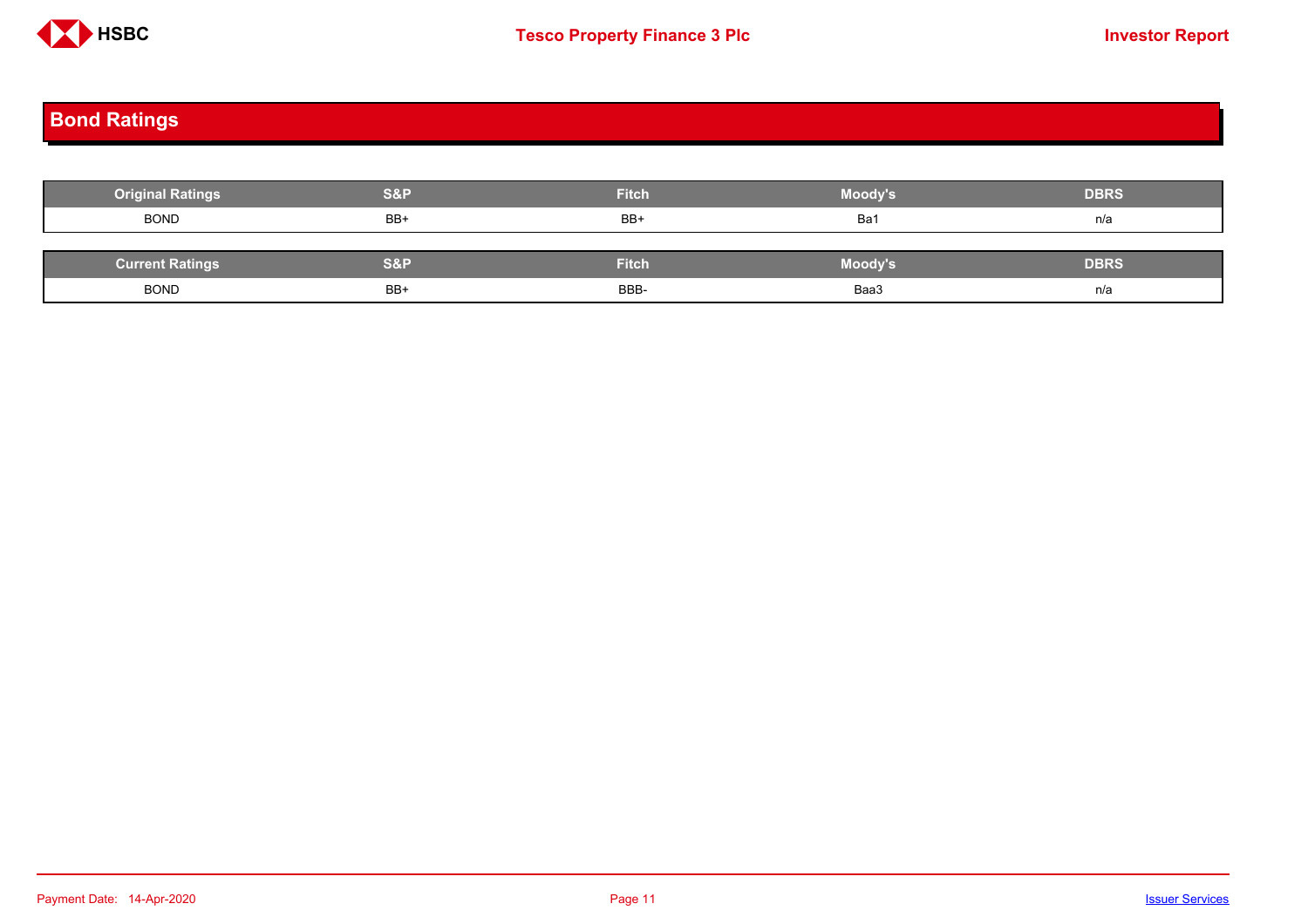

#### <span id="page-11-0"></span>**Issuer Accounts**

| <b>Issuer Transaction Account</b>         |                |
|-------------------------------------------|----------------|
| <b>Opening Balance</b>                    | £50.328.00     |
| Debits to the Issuer Transaction Account  | £15,468,683.03 |
| Credits to the Issuer Transaction Account | £15,469,433.02 |
| <b>Closing Balance</b>                    | £ 51,077.99    |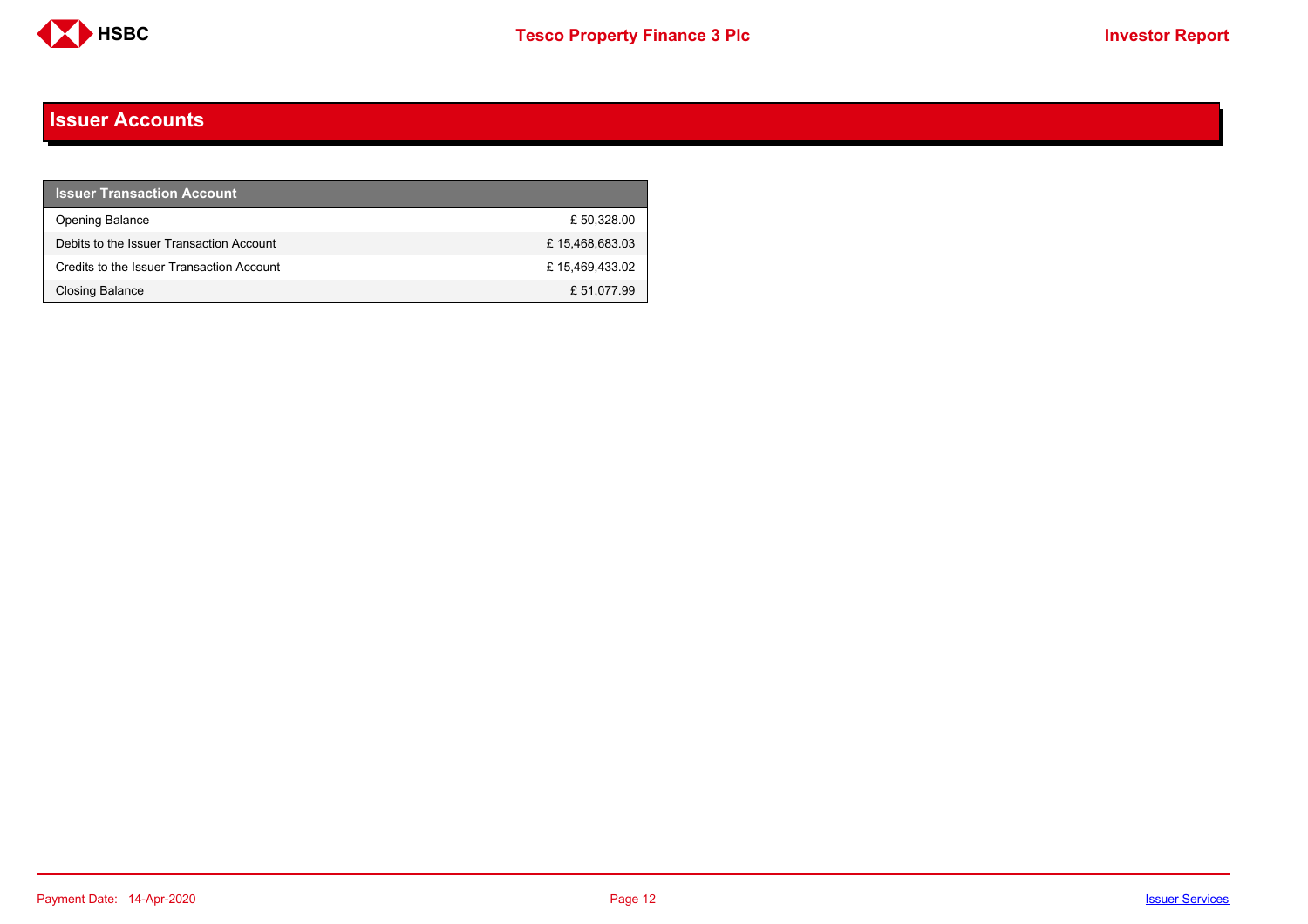

#### <span id="page-12-0"></span>**Issuer Available Funds**

| <b>Issuer Available Funds</b>                                                        |                |
|--------------------------------------------------------------------------------------|----------------|
| (a) any amount payable to the Issuer under the Partnership Swap Agreement            | £15,457,535.44 |
| (b) all interest, principal payable to the Issuer in respect of the Partnership Loan | £14,468,529.58 |
| (c) any amount payable to the Issuer under the Issuer Swap Agreement                 | £14.456.632.00 |
| (d) interest received by the Issuer on the Issuer Transaction Account                |                |
| (e) the earnings and proceeds from the Issuer making any Eligible Investmentst       |                |
| <b>Total Available Interest Proceeds</b>                                             | £44.382.697.02 |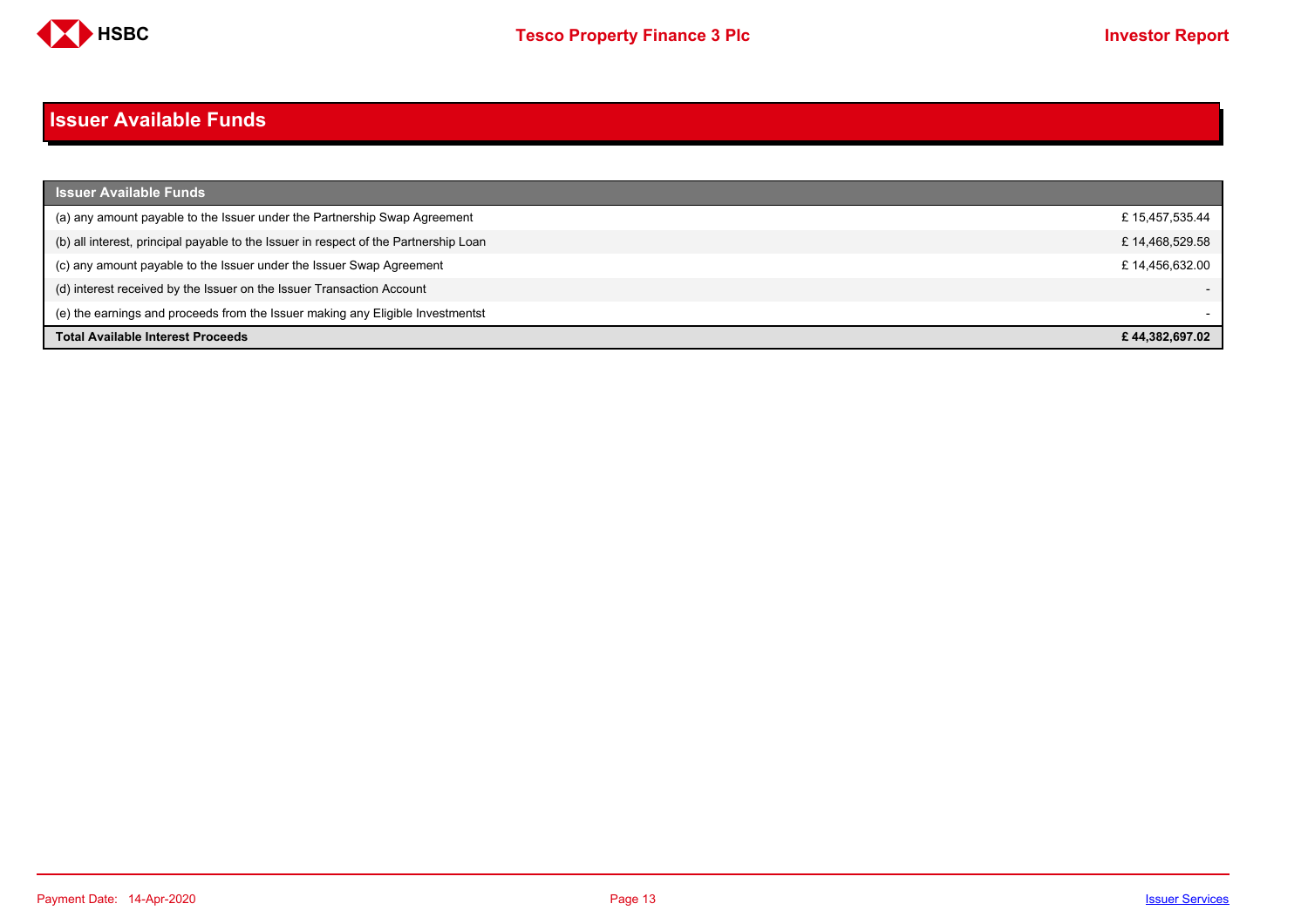

## <span id="page-13-0"></span>**Issuer Pre-Enforcement Priority of Payments**

| <b>Issuer Pre-Enforcement Priority of Payments</b>                                                                       | <b>Amounts Paid</b>      | <b>Available Funds</b> |
|--------------------------------------------------------------------------------------------------------------------------|--------------------------|------------------------|
|                                                                                                                          |                          | £44,382,697.02         |
| (a) in or towards satisfaction of amounts due in respect of the fees and any other amounts payable by the Issuer to the: | $\overline{\phantom{a}}$ | £44,382,697.02         |
| (i) Bond Trustee                                                                                                         | £1,200.00                | £44,381,497.02         |
| (ii) Security Trustee                                                                                                    | £1,500.00                | £44,379,997.02         |
| (b) in or towards satisfaction of any amounts payable by the Issuer in respect of operating expenses                     |                          | £44,379,997.02         |
| (c) in or towards satisfaction, pro rata and pari passu according to the respective amounts due in respect of:           | $\overline{\phantom{a}}$ | £44,379,997.02         |
| (i) Issuer/Issuer Holdco Corporate Services Provider Fee                                                                 | £3,487.83                | £44,376,509.19         |
| (ii) Paying Agent/Registrar Fee                                                                                          | £500.00                  | £44,376,009.19         |
| (iii) Account Bank Fee                                                                                                   | £750.00                  | £44,375,259.19         |
| (iv) Cash Manager Fee                                                                                                    | £3,750.00                | £44,371,509.19         |
| (d) in or towards satisfaction, pro rata and pari passu according to the respective amounts due in respect of:           | $\overline{\phantom{a}}$ | £44,371,509.19         |
| $(i)(a)$ Bond Interest                                                                                                   | £13,281,699.76           | £31,089,809.43         |
| (i)(b) Bond Principal                                                                                                    | £1,174,892.00            | £29,914,917.43         |
| (ii) Issuer Swap Provider Payment                                                                                        | £15,457,535.44           | £14,457,381.99         |
| (iii) Parnership Swap Payment                                                                                            | £14,456,632.00           | £749.99                |
| (e) Issuer Profit Amount                                                                                                 | £749.99                  |                        |
| (f) Swap Subordinated Amoutns payment to the Issuer Swap Provider                                                        |                          |                        |
| (g) in or towards satisfaction of any Issuer Partnership Swap Termination Amount                                         |                          |                        |
| (h) the surplus (if any) to the Issuer Transaction Account                                                               |                          |                        |
| <b>Total Distribution Amount</b>                                                                                         | £44,382,697.02           |                        |